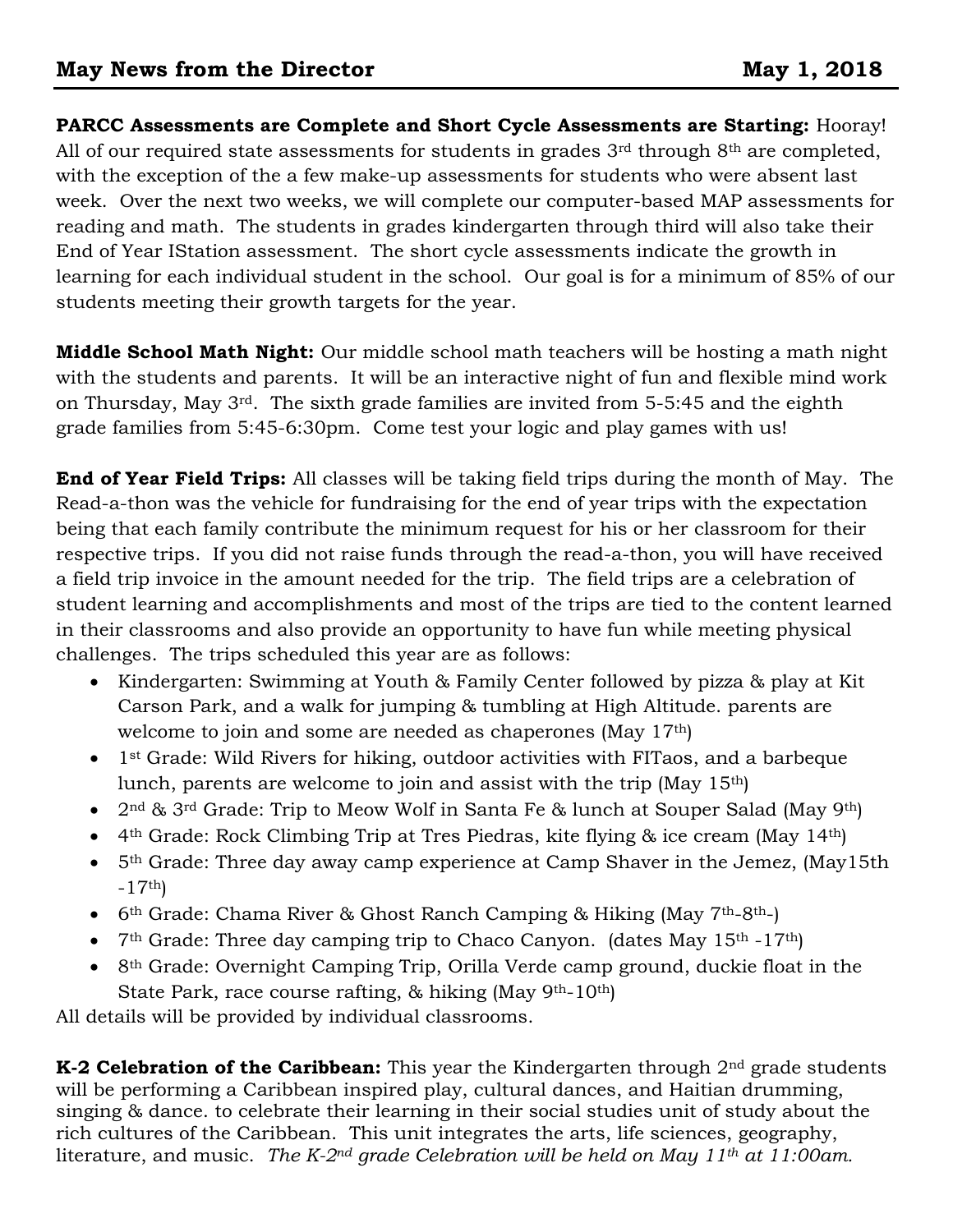**RoboRave:** Anansi students will be traveling to Albuquerque to participate in the RoboRave competition on May  $10<sup>th</sup>$  and  $11<sup>th</sup>$ . The students have programmed their "bots" for a variety of competitions. We wish them the best of luck in this challenging, "problem solve on your feet competition!"

**Lunch Service ends May 22nd:** This year we will have lunch right up until the next to the last day of school. We will not serve lunch on Wednesday, May 23rd, because we have our school-wide potluck brunch following our end of year celebration, honoring the students.

**Talent Show Tryouts & Event:** We will be conducting auditions at school for the talent show please watch for the details to be coming your way soon! We encourage all students to consider sharing their talent be it through dance, song, comedy skits, magic tricks, rap, gymnastics, martial arts or any other hidden talent that we have not yet learned of…The rules of the show submittals will be outlined on the registration form. When you receive your registration form, please review it and assist your student in preparing to participate in the show. *The students will perform in the talent show on Tuesday, May 22nd at 2:00pm.*

**Field Day, May 21st:** We will be hosting our annual Field Day event on Monday, May 21st starting at 9am with silly relays and games for our kindergarten through second grade students. The third through fifth grade students will have their field day from 10:30 until 12 noon. The sixth, seventh, and eighth grade students will then come together after lunch at 1pm for their field day. At varying times the classes will participate in a variety of games and activities on the playground. Parents are welcome to attend and help out with the games and activities.

**Eighth Grade Graduation, Tuesday, May 23rd at 6pm:** The first graduating 8th grade class will have their graduation ceremony at the Anansi Charter School in the multipurpose room and portal. The ceremony will begin at 6pm with a reception to follow. Be sure to walk the hall that day to see each student's personal poster presentation.

**Book Exchange Book Donations:** We will host our annual book exchange on Tuesday morning, May 22nd. In preparation of the book exchange. We ask each student to donate two books that he or she have read and are ready to share with someone else. There will be boxes in the front of the school entrance, on the library portal, and at the intermediate grade classrooms to collect books. This is a great way to pick up some new summer reads. Please drop of your books for the exchange by May 17<sup>th</sup>.

Last Day of School Celebration and Potluck: Our last day of school is scheduled for Wednesday, May 23<sup>rd</sup> and will not be a traditional school day. The students may arrive at school at the regular time between 8 and 8:30; however, the day will really begin with individual class presentations at 9:30am in each individual classroom. At 10:30 the entire school of students will be presented to our parents. The community will then come together to enjoy a potluck brunch picnic. We will dismiss for summer at noon. There will be bus service in the morning; however, we will not offer bus service at the end of the day. The potluck is organized so that each class is responsible for bringing specific foods to be shared so that we are sure to have a balanced brunch, please select from the following choices: